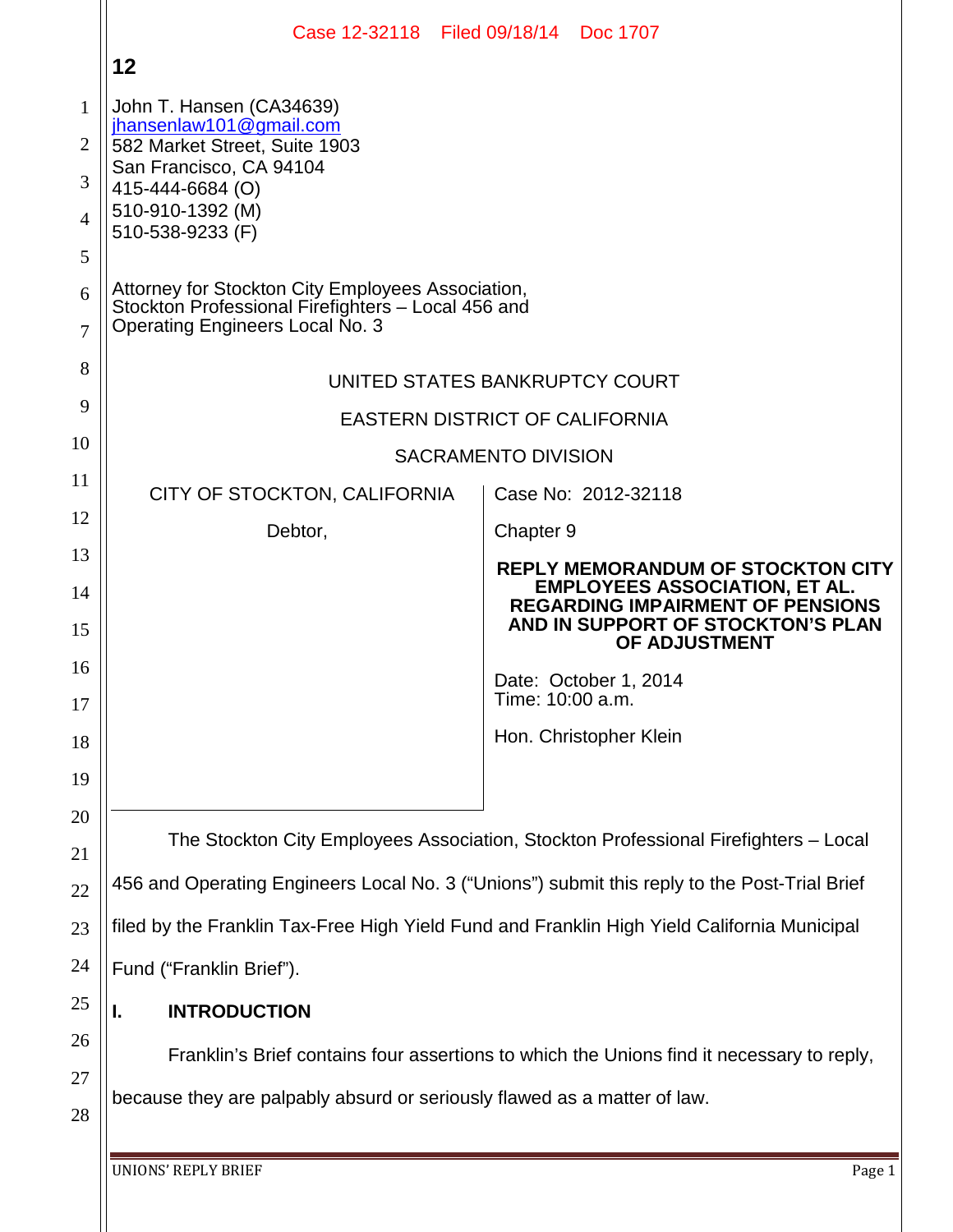First, contrary to decades of California Supreme Court decisions (which Franklin never cites), interpreting California law to the contrary, Franklin asserts that "[t]here is no state policy prohibiting impairment of pension benefits" (Franklin Brief 29). This assertion is false.

Second, without ever expressly explaining the legal basis for its contention, Franklin erroneously implies that the Public Employees' Pension Reform Act of 2013 (Government Code §§ 7522, *et. seq.* ["PEPRA"]) provides no benefit to Stockton employees by obtaining employment with another CalPERS member agency (Franklin Brief 50).

Third, Franklin inconsistently argues on the one hand that Stockton employees will have no incentive or reason to leave their employment with Stockton if their pensions are reduced by 60%; but then argues on the other hand that Stockton could ameliorate the risk of employee defection by increasing employee compensation and benefits (Franklin Brief 50). .

Finally, Franklin denigrates the contributions in the form of reduced compensation, benefits and changes in work rules that Stockton employees, through their collective bargaining units, made first in an effort to help Stockton avoid bankruptcy and then in a further effort to enhance the feasibility of a plan of adjustment (Franklin Brief 45-6). Franklin's assertions in this regard are both factually wrong and insensitive to the substantial sacrifices made by Stockton employees that have adversely affected their lives for several years and will continue to do so for years to come.

**II. ARGUMENT**

## **A. California has a strong policy against impairment of public employee pensions.**

Franklin culls a single provision from California's extensive Public Employee Retirement Law "PERL"), a law that is replete with protections for public employees, misconstrues the culled provision, and ignores decades of California Supreme Court decisions to assert that California has no policy against impairment of public employee pensions

1

2

3

4

5

6

MEMORANDUM OF UNIONS REGARDING IMPAIRMENT OF PENSIONS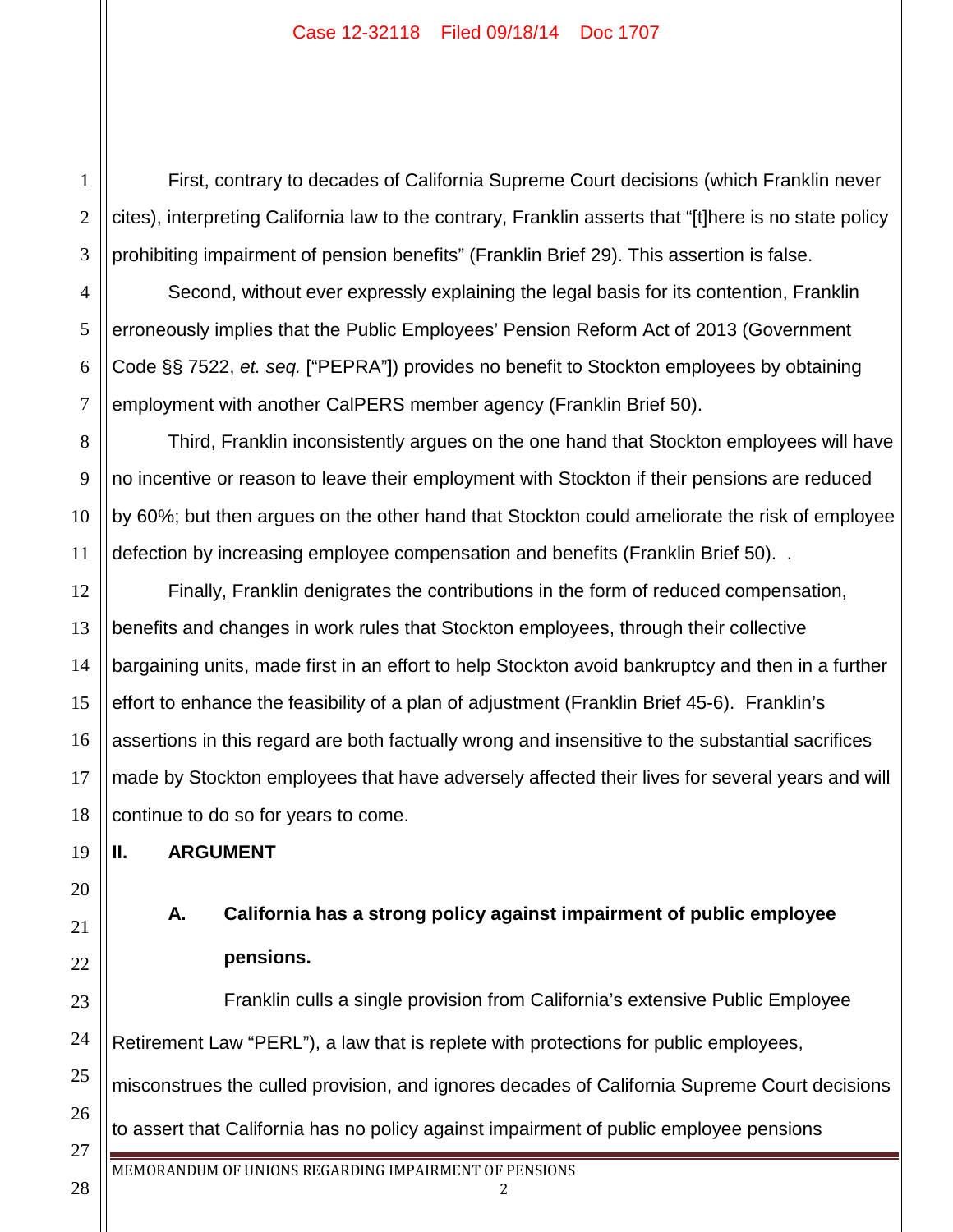(Franklin Brief 29). The absurdity of Franklin's assertion is demonstrated by its own brief, where at page 41 it correctly asserts that "[o]utside of bankruptcy the City has no ability to negotiate, reduce or otherwise impair [its pension] liability." The reason why that is true is because California law essentially prohibits involuntary impairment of public employee pensions by functioning public agencies.

A long line of California Supreme Court cases, tracing back at least to *Kern v. City of Long Beach,* 29 Cal. 2<sup>nd</sup> 848, 179 P.2d 799 (1947), have held that vested pension rights of public employees in California cannot be impaired. *E.g., Betts v. Board of Administration*, 21 Cal. 3rd 859, 863-4, **582 P.2d 614 (**1978); *Allen v. City of Long Beach*, 43 Cal. 2nd 128, 287 P. 2nd 765 (1955).) As the Court said in *Kern v. City of Long Beach,* 29 Cal. 2nd at 856, supra (internal Citations omitted):

[O]ne of the primary objectives in providing pensions for government employees,… is to induce competent persons to enter and remain in public employment. It is obvious that this purpose would be thwarted if a public employee could be deprived of pension benefits, and the promise of a pension annuity would either become ineffective as an inducement to public employees or it would become merely a snare and a delusion to the unwary.

Accordingly, we conclude that petitioner has a vested pension right and that respondent city, by completely repealing all pension provisions, has attempted to impair its contractual obligations. This it may not constitutionally do, and therefore the repeal is ineffective as to petitioner.

Franklin contends that "the PERL expressly contemplates that benefits will be reduced

in the event a member agency terminates its contract with CalPERS and is unable to make the

termination payment…." (Franklin Brief 30). The PERL contemplates nothing of the sort. First,

the withdrawal of a member agency from CalPERS does not terminate that agency's pension

1

2

3

4

5

6

7

8

9

10

11

12

13

14

15

16

17

18

19

20

21

22

23

24

25

26

27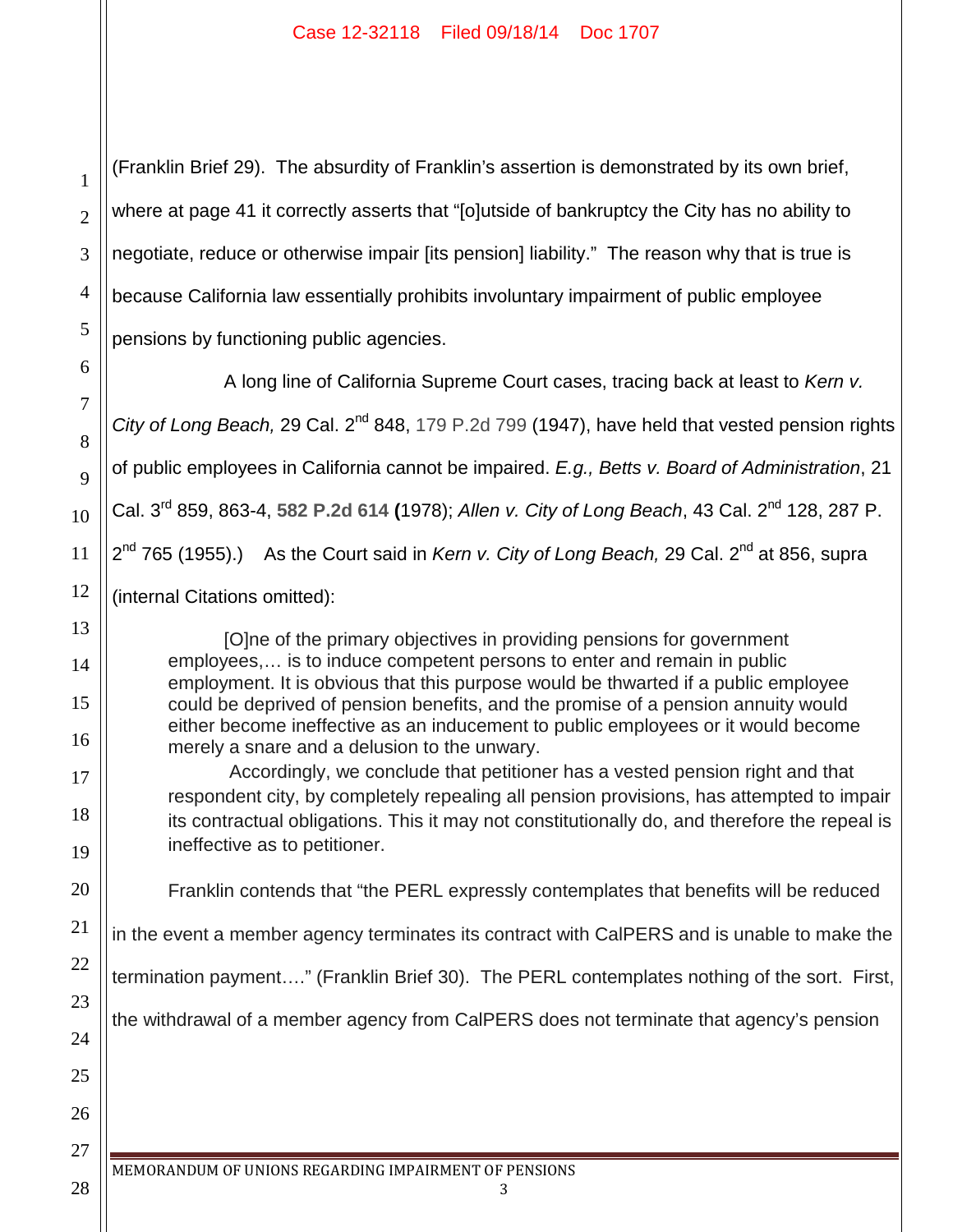1 2 3 4 5 6 7 8 9 10 11 obligations to its employees. $\frac{1}{2}$  At most it terminates the agency's obligation to make payments to CalPERS. Second, the PERL gives CalPERS powerful tools to enforce and collect the termination payment in order that CalPERS may continue to pay the vested pension benefits of the former member agency. Indeed, Franklin concedes as much in later portions of its brief that withdrawing from CalPERS is difficult for and painful to member agencies (Franklin Brief 46-7). Third, failure of a former member agency to make its termination payment and CalPERS (unlikely) inability to collect the payment possibly relieves CalPERS of the obligation to continue to make full pension payment to employees of the former member agency. The agency, however, is not relieved of the obligation to pay the promised pension benefits under the rule of *Kern v. City of Long Beach*, 29 Cal. 2<sup>nd</sup> 848, 179 P.2d 799, supra, and its progeny.

A careful analysis of the California Public Employee Pension Law ("PERL") further demonstrates the fallacy of Franklin's contentions.

Franklin states, on page 29 of its brief, that "it cannot be said that state law prohibits the adjustment or impairment of pension benefits" and that the PERL "expressly contemplates that benefits will be reduced in the event a member agency terminates its contract with CalPERS." (Franklin Brief 30 (emphasis original). Franklin has misconstrued both the PERL and related California law.

While PERL's contracting agency termination provisions allow for modification of benefits to reflect the employer's and employees' contributions history, see California

26 27 Franklin did not address the issue raised by the Unions that in addition to withdrawing from CalPERS Stockton would have to reject all its collective bargaining agreements in order to impair pensions.

12

13

14

15

16

17

18

19

20

21

22

23

24

 $\overline{a}$ 

25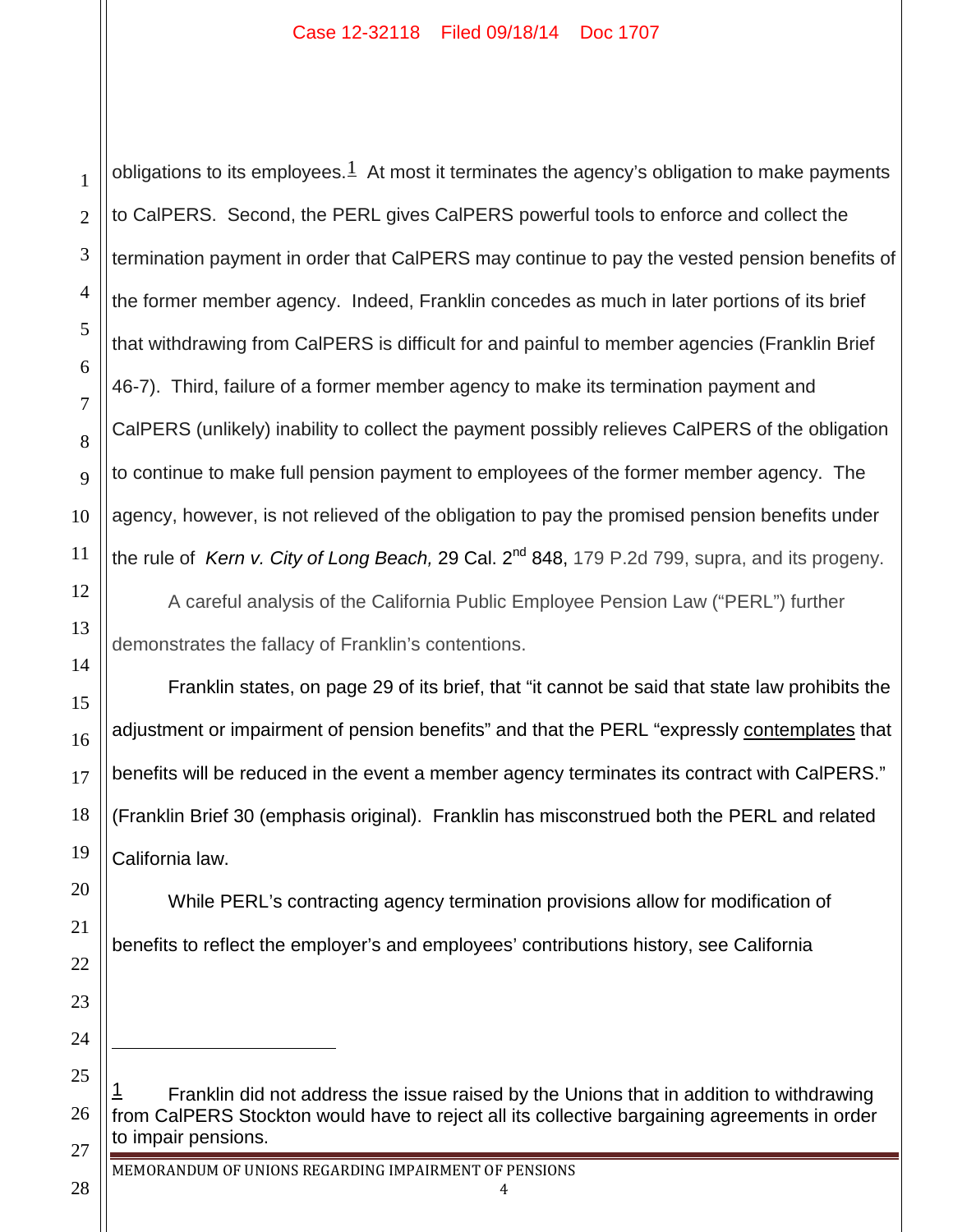## Case 12-32118 Filed 09/18/14 Doc 1707

| $\mathbf 1$     |
|-----------------|
| 2               |
| 3               |
| 4               |
| 5               |
| 6               |
| 7               |
| 8               |
| 9               |
|                 |
| 10              |
| 11              |
| 12              |
| 13              |
| 14              |
| 15              |
| 16              |
| 17              |
| 18              |
| 19              |
| $\overline{20}$ |
| $\overline{21}$ |
| 22              |
| 23              |
| 24              |
| 25              |
| 26              |
| 27              |
| 28              |

Government Code § 20580, $\frac{2}{3}$  the reduction in benefits permitted as a result of a deficiency in a termination liability is quite small under § 20578(b). The interplay of these sections, and Franklin's misapprehension of the PERL are described below, but it should first be noted that Franklin's broad point regarding California law and public policy was recently and categorically rebuffed by the Legislature when it enacted the Public Employee Pension Reform Act ("PEPRA"). The Legislature's most recent enactment on this point,  $\S$  7522.10(a), confirms that benefits may not be reduced for existing employees, to wit: The Legislature reserves the right to modify the requirements of this subdivision with regard to all public employees subject to this section, except that the Legislature may not modify these provisions in a manner that would result in a decrease in benefits accrued prior to the effective date of the modification. Importantly, § 7522.02(a)(1) provides the terms of PEPRA apply "notwithstanding any other law." It is therefore inescapable that, in addition to the century of California Supreme court precedent regarding public pension benefits outlined above and in prior briefs, the Legislature's most recent pronouncement is that accrued pension rights may not be reduced. The idea that Stockton could impair pension by simply withdrawing from CalPERS and refusing to make its termination payment is a chimera that exist only in Franklin's imagination. Franklin also draws too broad a point where it states, without citation, that the PERL expressly contemplates reductions of benefits. With respect to the contracting agencies, the PERL regulates the relationships between CalPERS and the agency. There is nothing in the PERL that permits or authorizes an employer to reduce employee benefits or to terminate its 2 Unless otherwise indicated, all citations to code sections in Parts A and B are to the California Government Code.  $\overline{a}$ 

MEMORANDUM OF UNIONS REGARDING IMPAIRMENT OF PENSIONS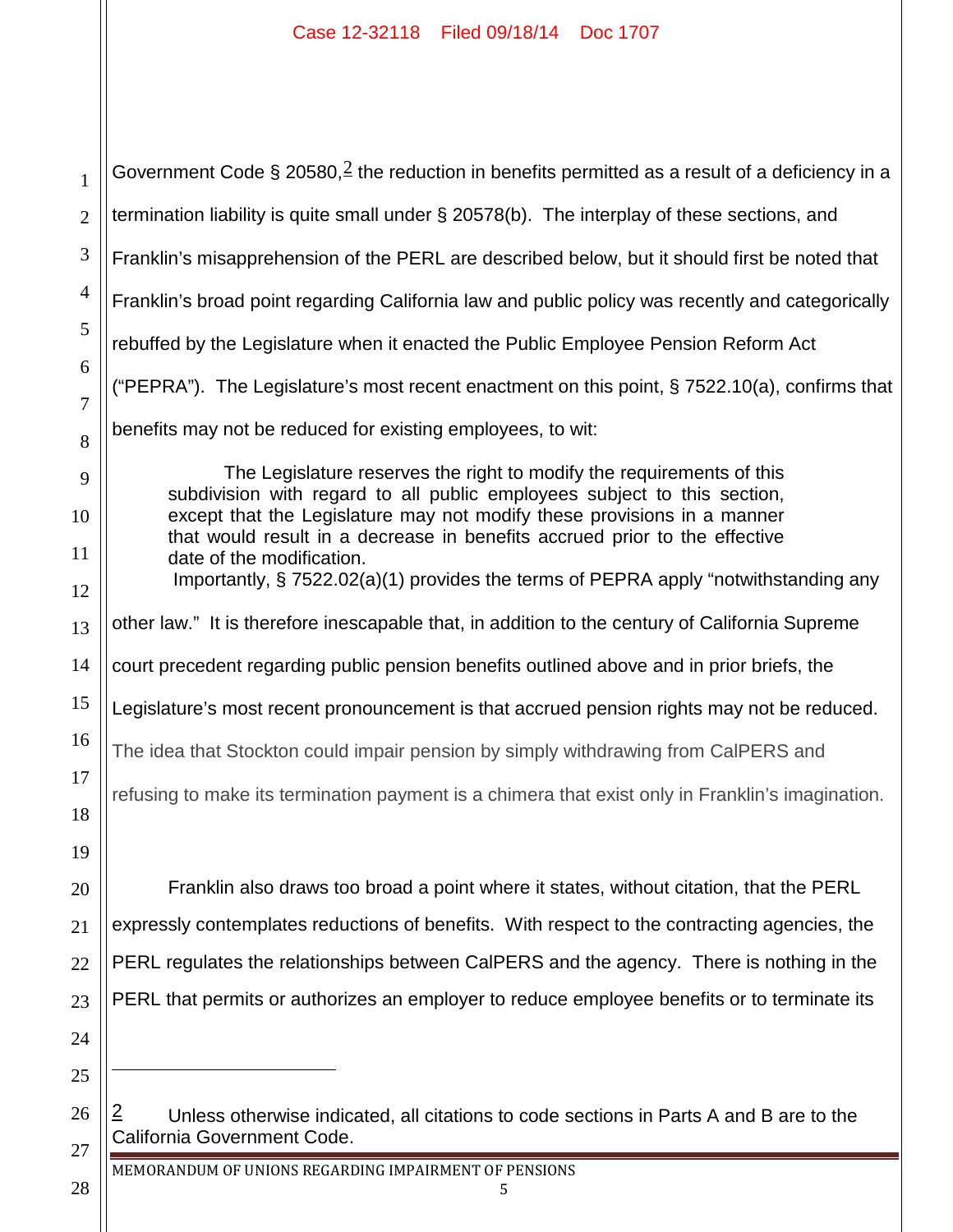1 2 3 4 5 6 7 8 9 10 11 12 13 14 15 16 17 18 19 20 21 22 23 24 25 26 27 28 CalPERS contract without providing a commensurate benefit to its vested employees. With respect to CalPERS, however, the PERL provides narrow parameters to affect accrued benefits in the event that a contracting agency terminates participation and defaults on its obligation. Section 20578(b) ensures that a member's benefits earned up to the three year period prior to notice of a termination of the contract with CalPERS are ensured and cannot be reduced. Section 20578(b) provides: If a contracting agency has not paid the system for any deficit in funding for earned benefits, as determined pursuant to Section 20577, members shall be entitled to the benefits to which members of the plan were entitled 36 months prior to the date the agency notified the board of its intention to terminate its contract or 36 months prior to the date the board notified the agency of its intent to terminate the contract, whichever is earlier. Entitlement to earned benefits under this subdivision shall be subject to Section 20577.5. Because § 20577.5 permits the Board of Administration the discretion to decline to reduce benefits when the combined terminated agency pool has sufficient assets to absorb the terminating agency's unfunded actuarial liability,§ 20578 ensures Stockton's employees' benefits will be maintained at the levels that existed three years prior to the date any notice of termination is given. Franklin has turned California jurisprudence on its head by suggesting that because CalPERS *may* slightly reduce benefits in the event Stockton declines to pay its statutory obligations, that California policy *endorses* the withholding of payment to affect benefits. This thinking was rejected by the California Supreme court seventy years ago in *England v. City of Long Beach* 27 Cal.2d 343, 348, 163 P.2d 865 (1945) which soundly rejected any "theory that the provisions of the charter were designed to create an appearance of granting pensions while at the same time withholding the benefits by providing inadequate funds." Courts have rejected similar arguments in the ensuing decades, and there is no California authority that endorses Franklin's proposition as a matter of policy. E.g. *Bellus v. City of Eureka*, 69 Cal.2d MEMORANDUM OF UNIONS REGARDING IMPAIRMENT OF PENSIONS 6

Case 12-32118 Filed 09/18/14 Doc 1707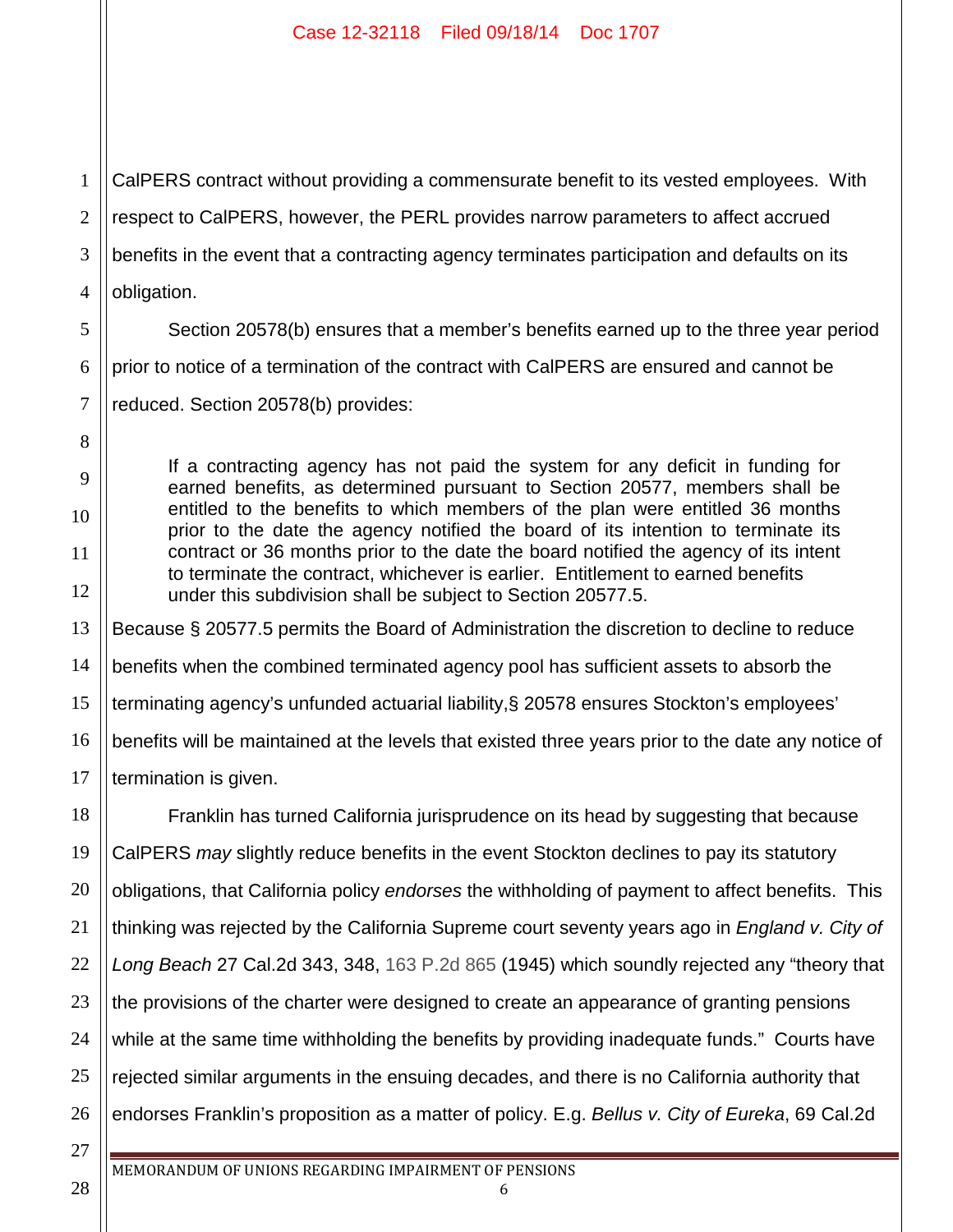1

17

21

22

25

27

28

336, 444 P.2d 711 (1968); *England*, 27 Cal.2d at 343, supra.

2 3 4 5 6 7 8 9 10 11 12 13 14 15 Franklin goes even further afield by suggesting that § 20485 urges instrumentalities of the state to pursue defined contribution plans ("DC"). Stockton may not adopt a DC plan for existing employees, who have earned a past, present and future right to receive their benefits under a defined benefit plan. California law does not allow for alteration to benefits midstream. Perhaps, like in San Diego as outlined in PORAC's amicus brief, a city can adopt a defined contribution plan for future employees, but it may not do so for existing employees who are entitled to a pension upon their retirement. "Upon acceptance of public employment [one] acquire[s] a vested right to a pension based on the system then in effect" and "on terms substantially equivalent to those then offered by the employer …." *United Firefighters v. Los Angeles* 210 Cal.App.3d 1095, 1102, 259 Cal Rptr. 65 (1989) (citations omitted) (citing cases); *Pasadena Police Officers Assn. v. Pasadena* 147 Cal.App.3d 695, 703, 195 Cal. Rptr. 339 (1983). "This right arises before the happening of the contingency which makes the pension payable, and it cannot be constitutionally abolished by subsequent changes in the law." *Wallace v. City of Fresno,* 42 Cal.2d 180, 183, 265 P.2d 884 (1954) (citation omitted).

16 18 19 20 23 24 26 Under state law, the right of Stockton employees to a defined benefit pension accrued on acceptance of employment, it has been earned as a component of deferred compensation through their public service, they have the right to continue to earn such a pension until, finally, they retire and their right matures. The right is therefore a continuing one that exists throughout their career and into retirement. This right is not severable to a point in time, such as a Chapter 9 filing. Franklin's suggestion that the City may adopt a defined contribution plan for its current employees does not merely *diminish* their pension rights, it eliminates them entirely. Even if Franklin's proposal were a possibility, Stockton employees can easily preserve their right to receive their defined pension by simply leaving Stockton and working at any of the many hundreds of public agencies that provide pension reciprocity. As noted below, PEPRA actually encourages this.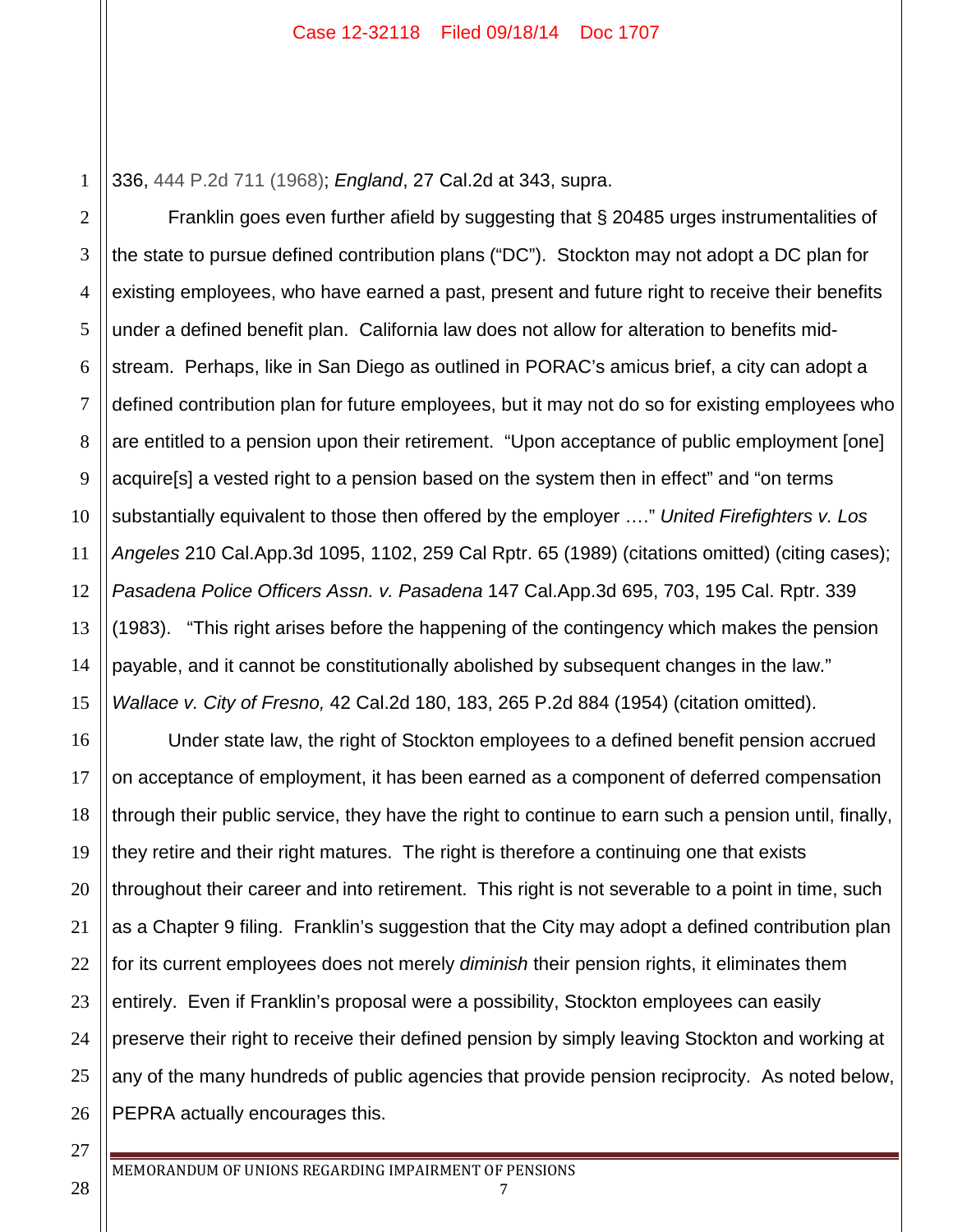2 3 4 5 While Franklin extolls the virtues of a defined contribution plan, adopting such a plan in a legally permissible manner would have no effect on Stockton's current pension liabilities which are necessarily associated with prior service. To reiterate: adopting a defined contribution plan for new employees will have zero effect on Stockton's current pension liabilities.

1

6

7

8

9

10

11

12

13

14

15

16

17

24

 $\overline{a}$ 

25

28

In essence, Franklin is seeking more than a diminution of employees' pension benefits, it seeks their wholesale elimination.

**B. PEPRA does provide incentives that would encourage Stockton's employees to seek employment with other public agencies in the event Stockton withdrew from CalPERS.**

Even before PEPRA was enacted, the terms of the PERL encourage employees to abandon Stockton in the event their CalPERS benefits are reduced or frozen, as a result of its reciprocity provisions. §§ 20351 and 20353. PEPRA in turn creates additional incentives for employees to leave Stockton so that they can continue to accrue their unmodified and, importantly, pre-PEPRA "grandfathered" pension benefits. The PERL's provisions regarding termination liability and the possibility of default virtually require any right-minded employee to leave for another agency.

18 19 20 21 22 23 Although PEPRA instituted statewide pension reform by mandating specified levels of defined benefits for all new public employees (excepting those enrolled in an independent charter city plan or the University of California Retirement Plan),  $\frac{3}{2}$  PEPRA also provides broad statutory rights on the part of all employees. For example, PEPRA prohibits requiring employees to contribute more than fifty percent of the annual normal cost of their pension benefits and *completely* insulates employees from being required to contribute to a pension

<sup>26</sup> 27  $\frac{3}{2}$  Pursuant to § 7522.02(a)(1), PEPRA applies to "all state and local participating retirement systems *and their employers*," and under subsection (b) its terms apply to charter entities who participate in public retirement systems established under state statute.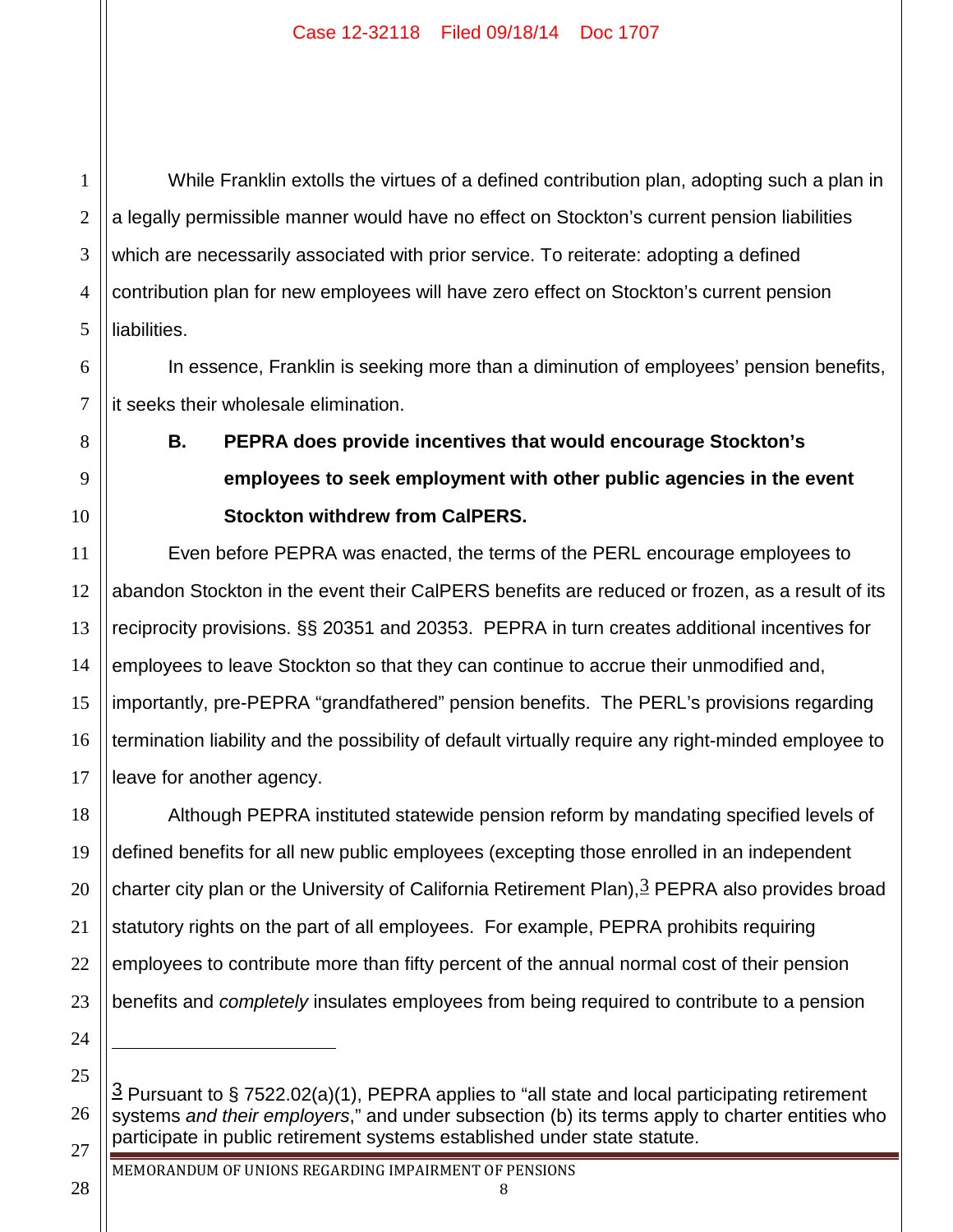1 2 system's unfunded liabilities. (See § 7522.30). However, PEPRA is particularly protective for grandfathered employees, meaning those employed prior to its passage on January 1, 2013.

3 4 5 6 7 8 9 10 11 12 By mandating a new pension tier for state and local public employees, PEPRA has created conditions that will encourage Stockton employees to leave Stockton if their benefits are diminished. This is because PEPRA ensures that any public employee who was hired prior to January 1, 2013, is entitled to reciprocity rights in any other state or local system, and that such employees have the right to enter and maintain their pre-PEPRA benefits with their new employers. In other words, their grandfathered status under PEPRA is portable. This affects Stockton because, simply by changing employers, Stockton employees preserve their preferable pre-PEPRA pension tier, notwithstanding any action by the Court in these proceedings. This individual statutory right, which is beyond the reach of the bankruptcy court, is contained in § 7522.02(c), and provides:

Individuals who were employed by any public employer before January 1, 2013, and who became employed by a subsequent public employer for the first time on or after January 1, 2013, shall be subject to the retirement plan that would have been available to employees of the subsequent employer who were first employed by the subsequent employer on or before December 31, 2012, if the individual was subject to reciprocity established under any of the following provisions (1) [the PERL]; (2) [the CERL]; and (3) Any agreement between public retirement systems to provide reciprocity to members of the systems."

This provision is binding both on retirement systems and employers such as the City.

§7522.02(a)(1) ["this article shall apply to all state and local public retirement systems and to

their participating employers."]. Because of the PERL's reciprocity provisions, Stockton

employees will also be permitted to transfer their service credits to their new employer under § 20353.

The statutory right to earn service under a pre-PEPRA plan, and to transfer service credits as a result of the reciprocity provisions, is a statutory right of which Stockton employees can and will avail themselves. Through these statutory entitlements, Stockton employees may

13

14

15

16

17

18

19

20

21

22

23

24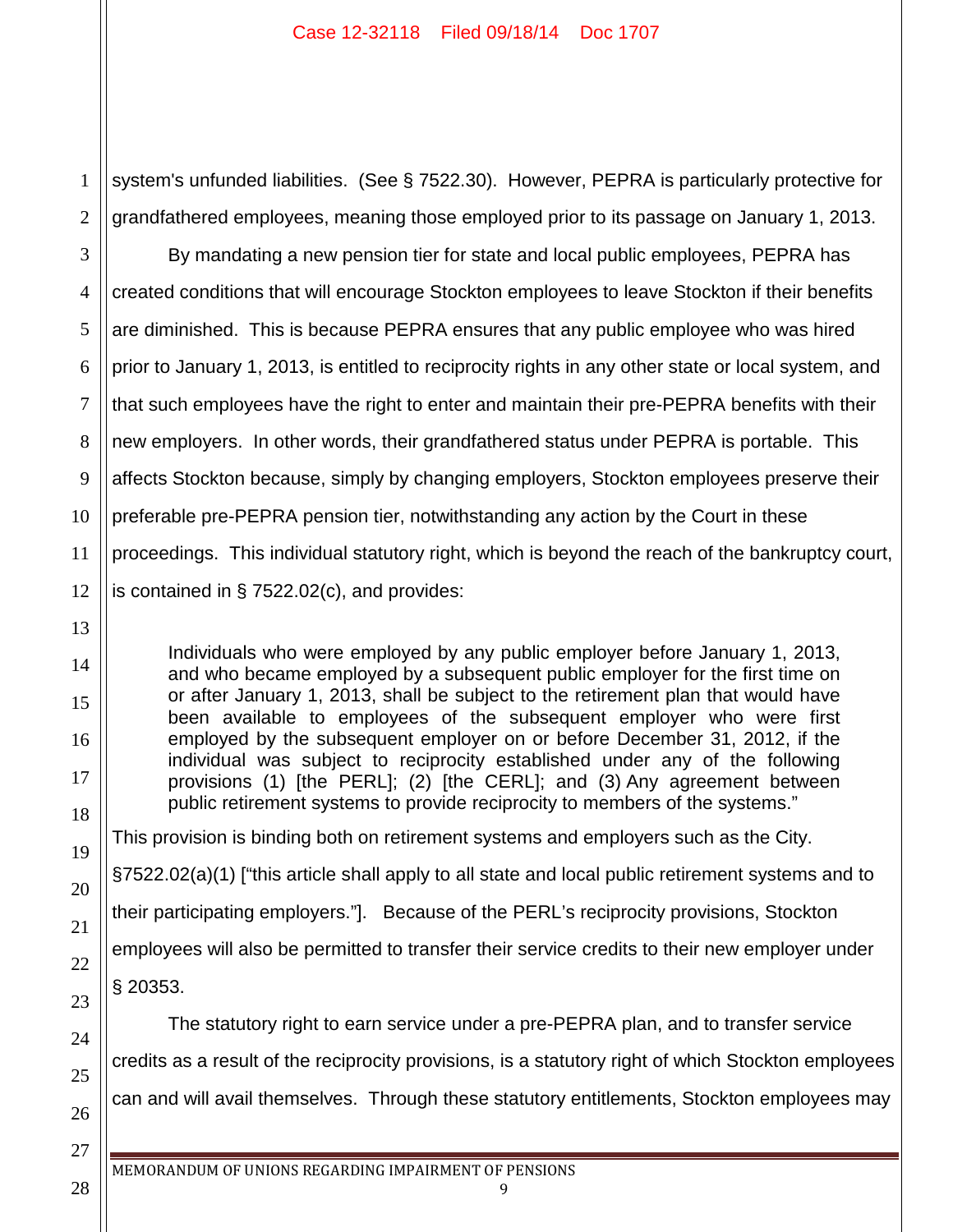2 preserve their pension benefits notwithstanding the actions of this court. They simply obtain another job at virtually any other California public agency, and transfer their service credits.

3 4 6 8 9 There is also a counter-point to this fact, equally pertinent to the City's interest in preserving competitive pension benefits. After this proceeding Stockton may wish to honor its statutory obligation to with respect to any employees that have pre-PEPRA grandfathering rights. To the extent Stockton may wish to recruit California public employees with more than three year experience, it will have to be able to offer them a commensurate, pre-PEPRA benefit. To the extent the Court permits pension benefits to be impaired, it is unclear how Stockton can accommodate these employees' statutory rights and recruit them.

10 11 12 13 14 15 16 17 18 19 20 PEPRA's and the PERL's pension and reciprocity rights for employees of CalPERS contracting agencies are significant, as they promote portability of credited pension service from one contracting agency to another (as well as counties, the state and any other plan with a reciprocity agreement with CalPERS). If pension benefits were defeated by contract termination to the maximum extent under § 20578(b), that is, the past 36 months, then any Stockton employee could also purchase these three years of qualified service credits once they were employed at another CalPERS agency (or the agency may purchase it for them in an effort to recruit qualified and experienced personnel). In other words, by simply switching agencies, a Stockton employee can maintain his current pension levels and buy-back any lost service credits resulting from this proceeding. Furthermore, Stockton, for its part, will be unable to recruit experienced candidates to fill these vacancies. In the end, it is Stockton's citizens who will suffer.

28

1

5

7

**C. The suggestion that Stockton could retain its employees after impairing their pension by increasing compensation and benefits and/or creating a defined contribution plan lacks sufficient analysis to be taken seriously** The suggestion that Stockton could ameliorate the likely employee exodus upon drastic reductions in pensions by increasing the employee's compensation and benefits is purely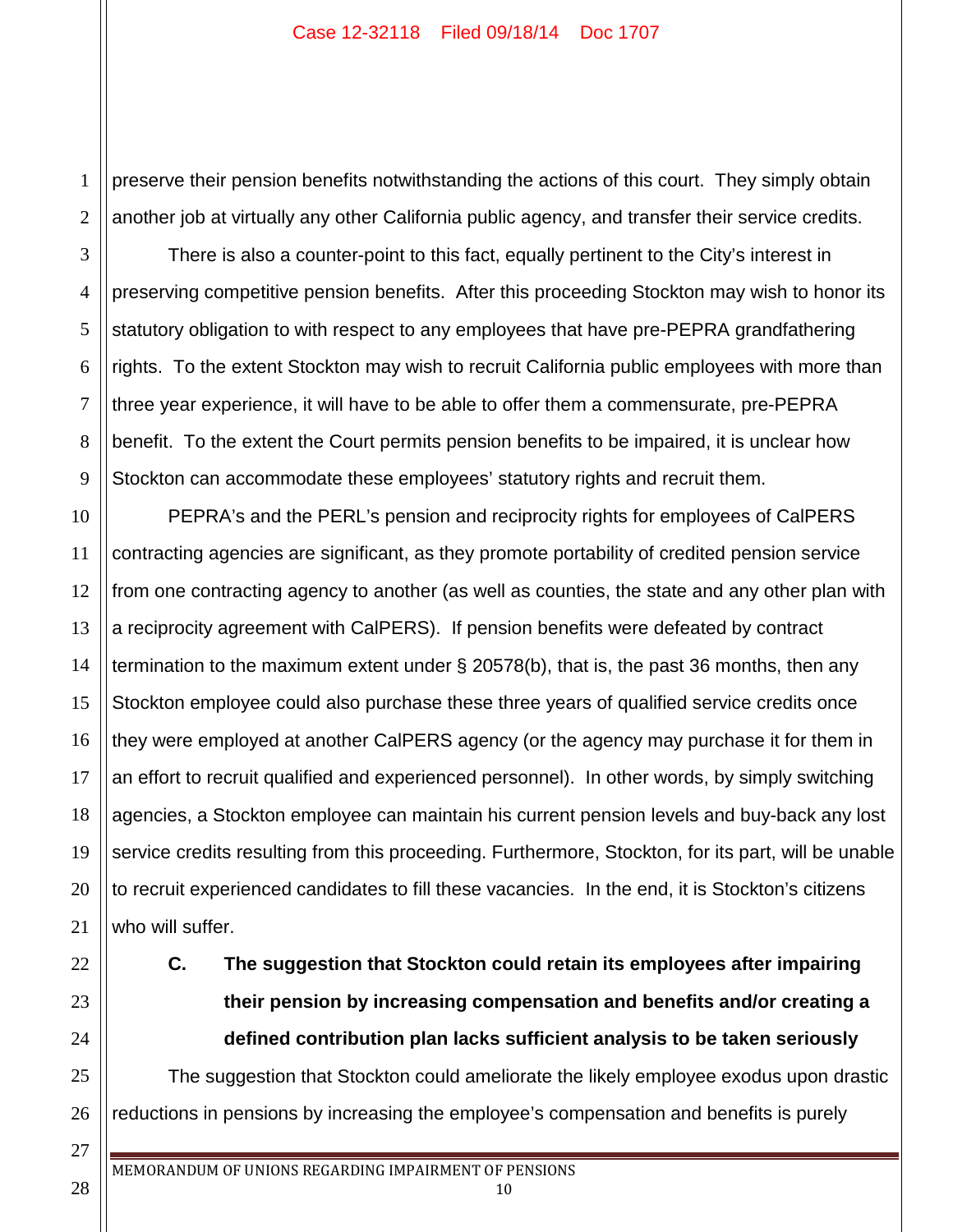1 2 3 4 5 6 7 8 speculative as proposed by Franklin. Franklin offers no empirical evidence that employees would in fact remain employed by Stockton in the face of drastic pension reductions provided their compensation were increased. Nor does Franklin offer any evidence of what level of increased compensation and benefits would be necessary to achieve the desired result; or how that cost would compare to the alleged savings by reducing pensions. In order to be taken seriously, such an argument would have to be supported by extensive evidence regarding its validity and a fairly detailed cost-benefit analysis as to whether such an approach would in fact achieve net savings. Franklin's argument is completely devoid of such evidence or analysis.

pension plan for its present pension plan misapprehends California public pension law, as

discussed at pages \_\_\_\_, above.

27

28

**D. The sacrifices made by employees prior to and during the chapter 9 process are not insubstantial as suggested by Franklin and have been and will continue to be felt by the employees over a long period of time.**

Additionally, Franklin's idea that Stockton could substitute a defined contribution

In its Disclosure Statement filed November 15, 2013 (Docket No. 1205), Stockton succinctly summarized and page 20 the significant reductions in compensation and benefits of its employees which were negotiated prior to the commencement of this case and which have continued through the pendency of the case, as follows:

The City's recent labor agreements made substantial cuts to compensation and benefit packages for current employees, including eliminating their future retirement health coverage (worth approximately \$26,000 per employee per year), requiring current employees to pay 100% of the employee share of their CalPERS contribution (7-9% of salary), and imposing compensation reductions that varied, but averaged 10% to 33%, of which 7% to 30% was in pensionable income reductions that would impact future pensions as well as current income. The City believes that the compensation changes made **over the last** 

**three years**, along with the changes in pension benefits for new hires, have eliminated the excesses in its compensation/pension system. (Emphasis added.)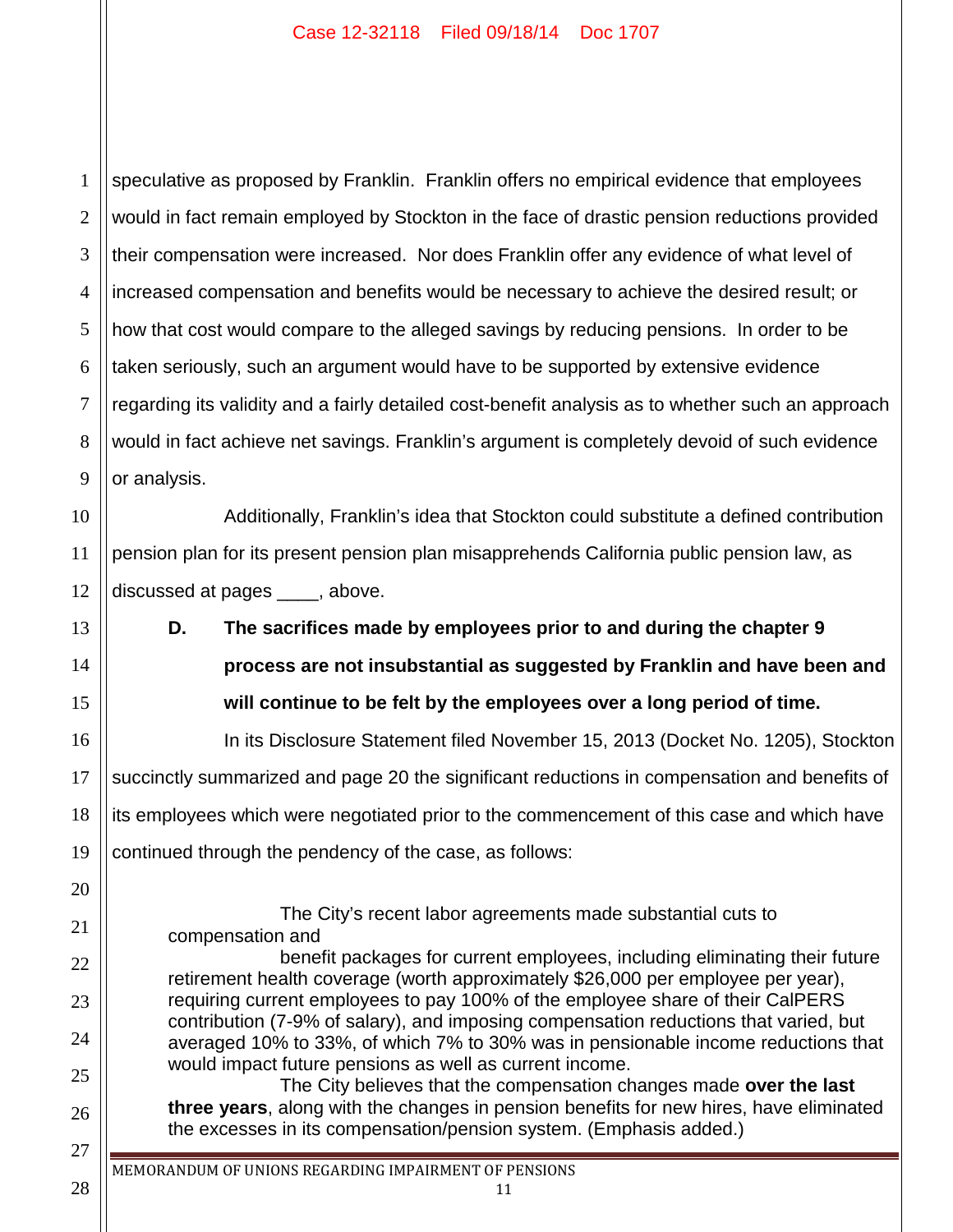1 2 3 4 5 6 7 8 9 10 The compensation and benefit reductions described in the Disclosure Statement have now been in place for over four years, and the Plan does not provide that all these reductions will be restored upon confirmation. To describe these reductions as "ephemeral" and "temporary," as Franklin does, is once again to enter into Franklin's fantasy world regarding the compensation of public employees. The cuts described affected real people and real families who have undoubtedly gone without things that Franklin's investors, managers and attorneys consider necessities; such as replacing a ten year-old car with 150,000 miles, or taking the family out to dinner with some regularity, not to mention looking forward to a bleak retirement if Franklin has its way. Franklin's claims of unfair discrimination have the sound of the complaints of a spoiled child that always expects to get its way.

## **III. CONCLUSION**

11

12

13

14

15

16

17

18

19

20

21

22

23

24

25

26

27

28

For all the reasons set forth in this reply brief and in the Union's opening brief, Franklin's contentions that Stockton could or should eviscerate its employee's vested pension rights must be rejected and Stockton's Plan should be confirmed.

Dated: September 18, 2014

\_\_\_\_\_\_\_\_\_\_/s/*John T. Hansen*\_\_\_\_\_\_\_\_ John T. Hansen Attorney for Stockton City Employees Association, Professional Firefighters – Local No 456, and Operating Engineers, Local No. 3